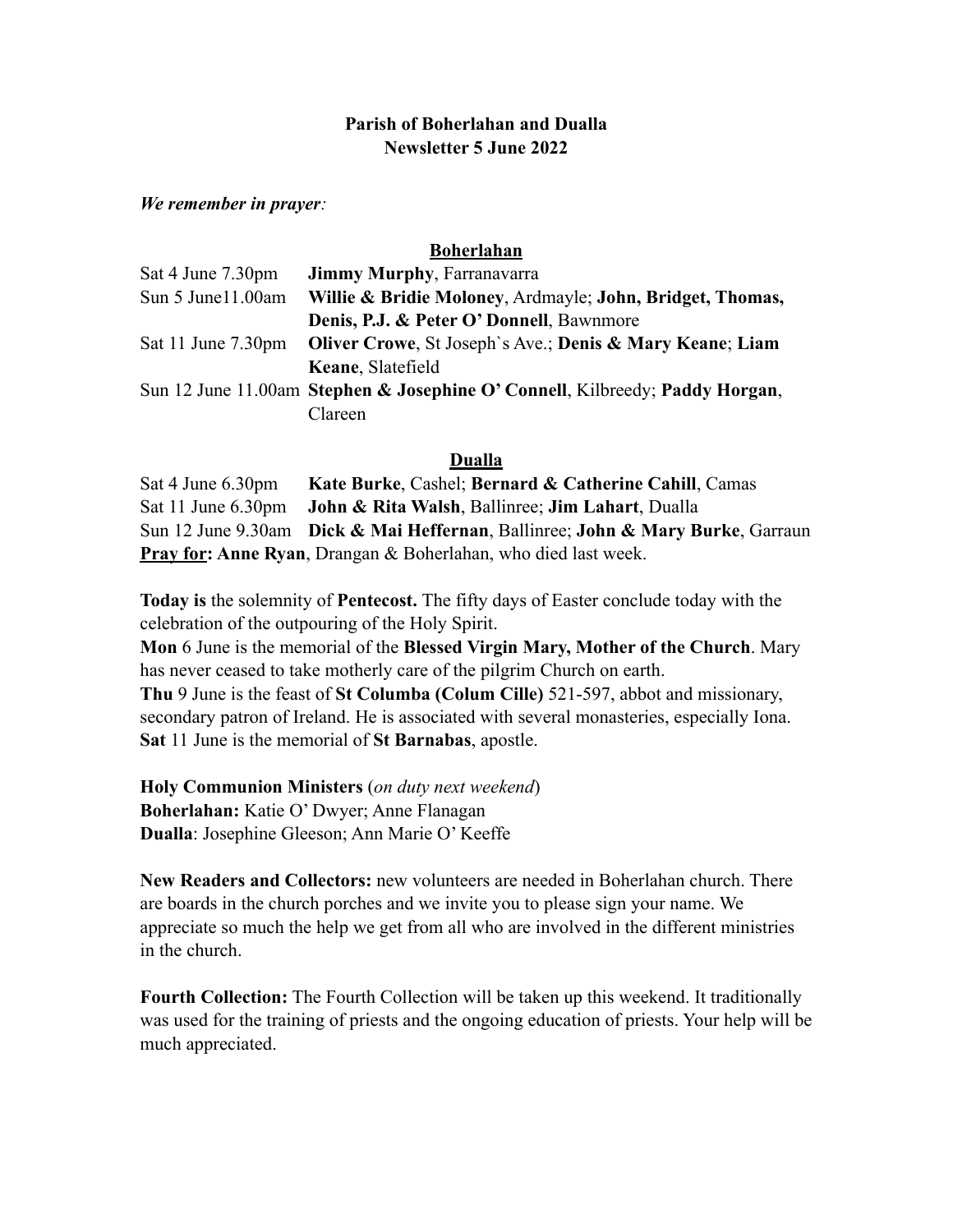**Cemetery Mass and Blessing of Graves**: it is important for us all to remember to pray for our dead. Please join with others from the parish as we honour their memory. Remember to pass on the invitation to others, especially family and relatives.

- **Kilballyherbery cemetery** (blessing of graves) Saturday 2 July 5:30 pm
- **Dualla cemetery** (vigil **Mass** in cemetery & blessing of graves) Saturday 2 July 6:30 pm. If raining Mass will be in the church.
- **Ballysheehan cemetery** (blessing of graves) Saturday 2 July 7:30 pm

Families are reminded that graves may need attention during this season of rapid growth.

**Legion of Mary Centenary:** celebrations will be held in Thurles 11, 12 & 17 June. All welcome. See the poster in the porch for further details.

**Parish Pastoral Team:** The Parish Pastoral Team met last Wednesday. We had a very positive meeting and some very good suggestions were shared as follows: Cemetery Mass in Ardmayle on 15 August. Organise some Faith Walks to the Mass; Mass to celebrate all the children baptized in the parish since our last Mass in June 2019. We are planning to celebrate this Mass in late August or early September; Harvest Mass in late September on one of the farms of the parish. Other suggestions were: A Family Mass once a month; Selecting a theme to reflect on after the Sunday Mass; Distribution of Bibles to different parish groups; A Retreat Day for the Parish Pastoral Team. If you would like to join the Parish Pastoral Team, please let us know. You will be most welcome.

**The Boherlahan–Dualla Historical Journal:** The twenty-fifth BDHJ will soon be going to the printer. If you have any photos for inclusion in the journal you can contact Marian Ryan editor or any member of the society. All photos will be returned to the owners as quickly as possible. Thank you for your support.

**Dualla Community Association AGM**: Wed 8 June, 2022 at 8pm in Dualla Community Centre. Your support would be very much appreciated. Light refreshments served afterwards.

**Covid and Safety in Church:** Here are some of the important current guidelines for our parish:

- 1. We suggest to those coming into the church to wear a face covering.
- 2. Please consider sanitising your hands entering and leaving the church.
- 3. Please continue to receive Holy Communion in the hand.
- 4. Current guidelines for choirs and singers remain in place.
- 5. Guidelines are aimed at protecting and reassuring. We ask everyone to use good common sense in regard to these measures. We thank you for your wonderful cooperation thus far.